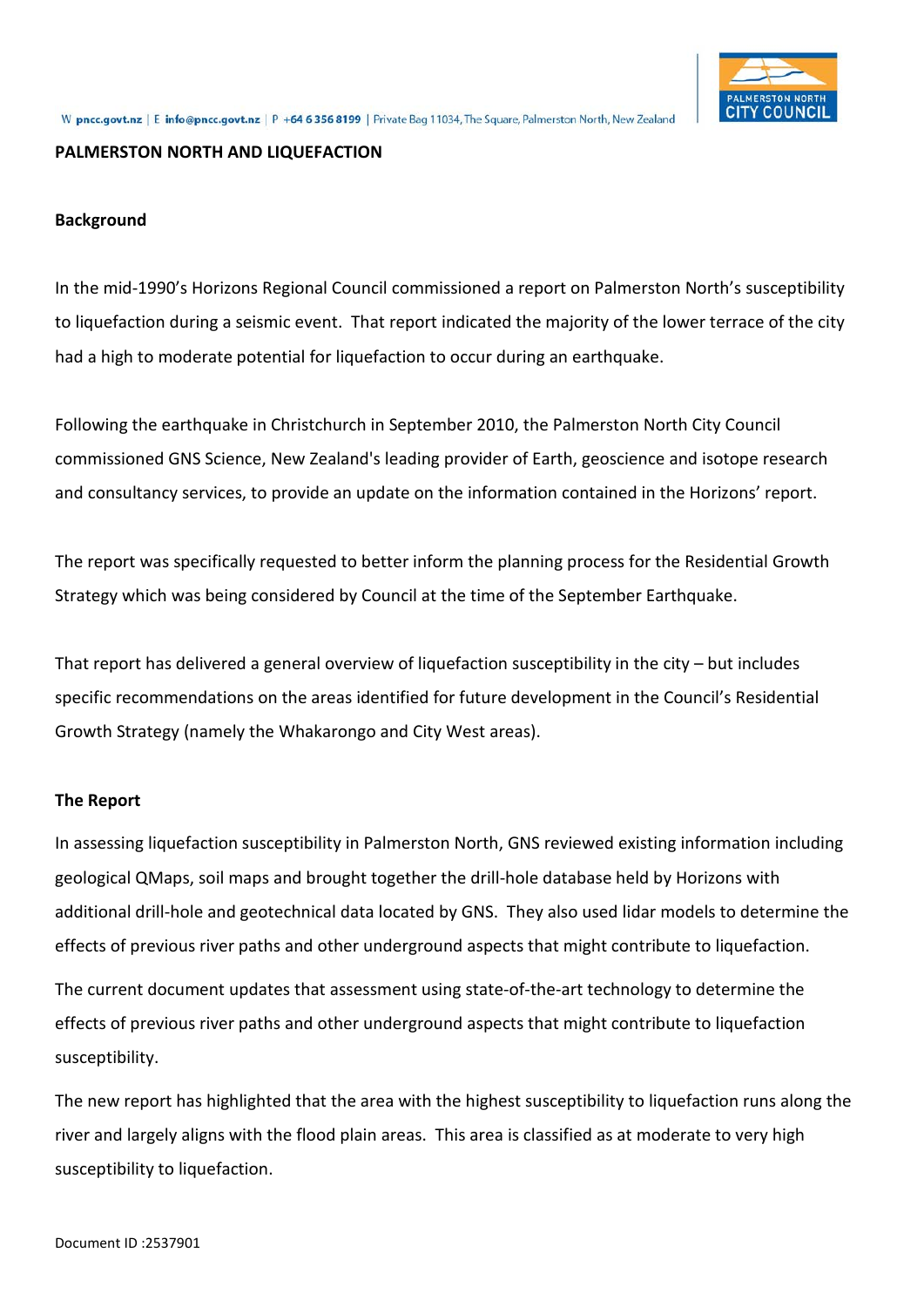

## W pncc.govt.nz | E info@pncc.govt.nz | P +64 6 356 8199 | Private Bag 11034, The Square, Palmerston North, New Zealand

The majority of the city sits within two categories: either moderate to high susceptibility to liquefaction, or negligible. Generally, the area to the North of the river is largely classified as moderate to high susceptibility while the area to the South of the river is largely classified as negligible.

The report only provides a broad indication of the likely susceptibility of an area to liquefaction, it does not provide site-specific information. Further testing would be required to determine the ground performance of a particular site or address.

The report does not raise any issues that require a revision of the Council's current Residential Growth Strategy, but it does provide a better quality of information to allow the Council to mitigate against liquefaction susceptibility when planning future developments.

## **Information Use**

The Palmerston North City Council will use the information contained in the report to help inform future developments within the city. The susceptibility of land to liquefaction is just one factor to be taken in to account during planning and must be considered alongside other issues such as land stability, flood risk, air-noise contours, class of soil, connectivity, infrastructural efficiency and accessibility.

To fully inform a building process, further investigation will need to be done on each site to confirm the specific susceptibility of the piece of land proposed for development. This will help determine the appropriate foundation for a new building. Experience from the Christchurch Earthquakes shows that the seismic performance of a structure is closely related to its foundations. In the Christchurch area a large amount of damage to houses was due to the failure of foundations, which were unsuitable for the known ground conditions. Where suitable foundations were used in highly liquefiable areas, such as driven tanalised timber piles capped by a well reinforced concrete slab, the house structure was invariably undamaged.

For properties identified within areas of potential liquefaction susceptibility the Council will include a statement on LIMs that indicates there is potential for liquefaction to occur within the area the property is located. This statement is as follows:

*"Palmerston North has, like most areas of New Zealand, the potential to experience earthquakes. The timing, depth, energy and characteristics of seismic activity ("earthquake factors") influence the nature and extent of ground deformation that can result in property damage. Earthquake factors* 

Document ID :2537901 *cannot be predicted with any certainty. Palmerston North City Council is aware, from analysis*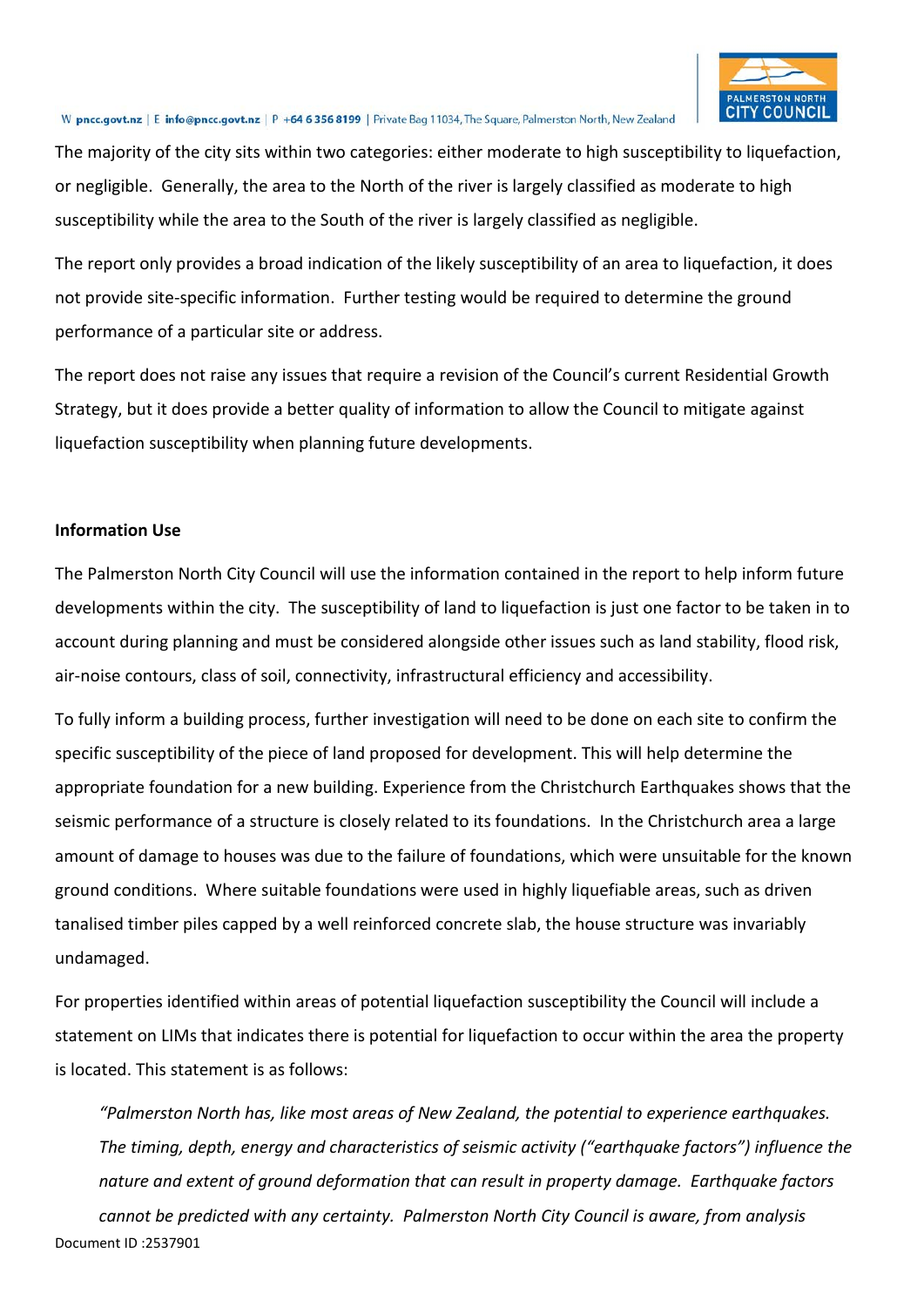

#### W pncc.govt.nz | E info@pncc.govt.nz | P +64 6 356 8199 | Private Bag 11034, The Square, Palmerston North, New Zealand

*undertaken on its behalf that risks of liquefaction from serious seismic activity are elevated in particular soil types, depths and densities and groundwater table depths ("ground conditions"). Ground conditions, together with the nature and quality of foundations will influence the nature and extent of damage in a serious seismic event. Based on existing data sets these ground conditions are more likely to exist in some part of Palmerston North than others, including this parcel of land, however the analysis is not based on site-specific geotechnical investigations. The actual presence or absence of ground conditions that elevate the risk of liquefaction for particular land parcels are generally unknown except where bore log information relating to that parcel of land is held by Palmerston North City Council. Palmerston North City Council recommends that before all new construction is commenced, a geotechnical investigation is undertaken of the site and appropriate specific design undertaken where recommended by an appropriate expert to ensure maximum resilience of structures in the event of serious seismic events."*

Also, where site-specific drill-hole information is available, this will also be included on the LIMs of those properties that have been tested as this provides specific, relevant information that should be used to identify the appropriate building platform.

It is important to note that the Council has no current plans to develop any area located within the area identified as having moderate to very high susceptibility to liquefaction.

## **FREQUENTLY ASKED QUESTIONS: PALMERSTON NORTH'S SUSCEPTIBILITY TO LIQUEFACTION**

## **1. What is liquefaction?**

Strong shaking during earthquakes can result in the phenomenon known as liquefaction. In this process, strong ground shaking results in water pressure increasing in the sediment and causes the sand grains to lose contact with each other. This can lead to the sediment losing its strength and behaving like a liquid. The soil can lose its ability to support structures, flow down even very gentle slopes, and erupt to the ground surface to form the sand boils seen widely in Christchurch.

Three factors are required for liquefaction to occur:

- loose, granular sediment
- saturation of the sediment by ground water (water fills the spaces between sand and silt grains)
- strong ground shaking measured by the Modified Mercalli scale at 7 or over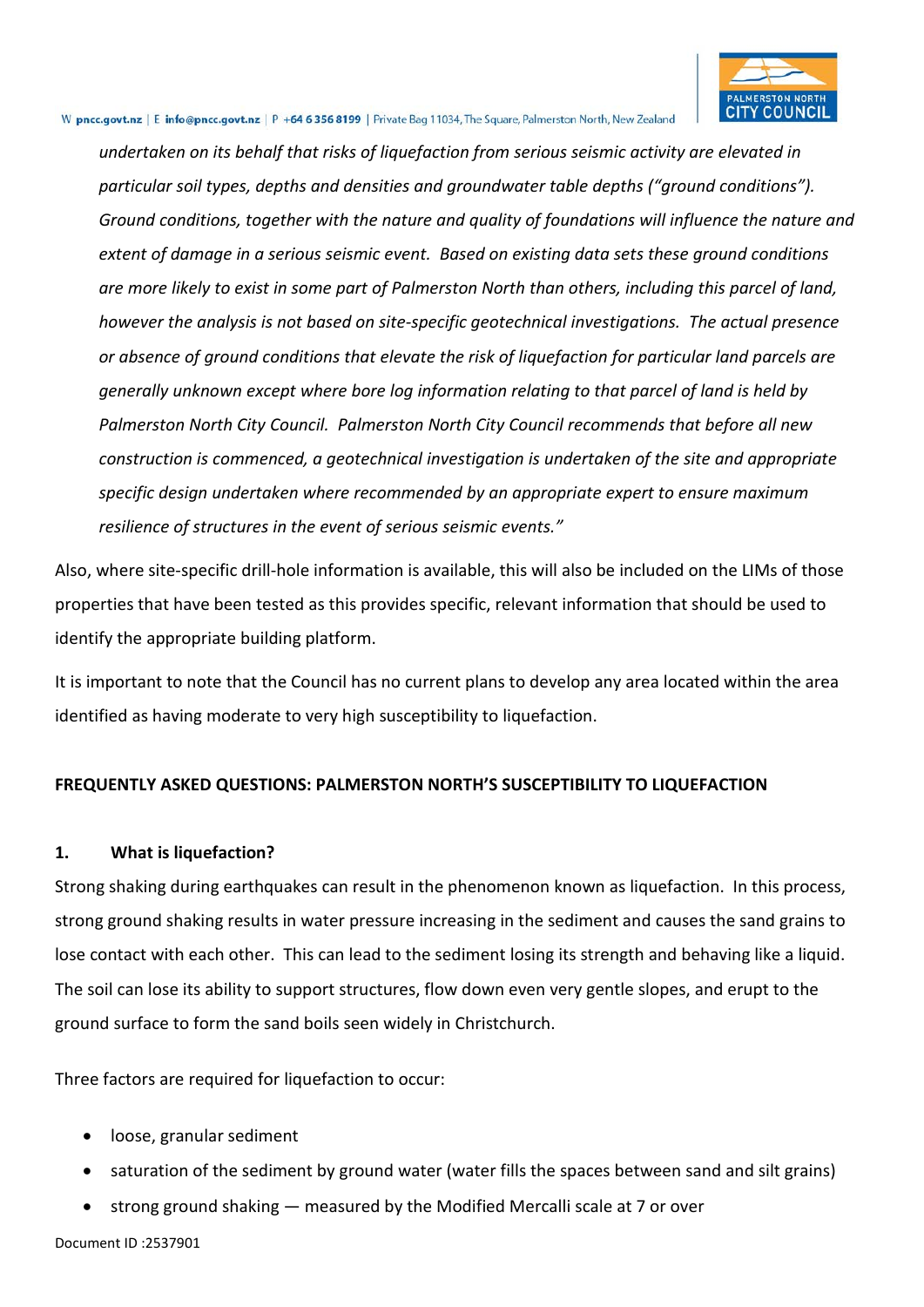

#### W pncc.govt.nz | E info@pncc.govt.nz | P +64 6 356 8199 | Private Bag 11034, The Square, Palmerston North, New Zealand

## **2. Is Palmerston North likely to experience liquefaction during an earthquake?**

There is no simple answer to this question. Palmerston North experiences a number of earthquakes each year and the only known incidence of liquefaction in the City was during the 7.6 magnitude earthquake in 1934 which was centred in Pahiatua.

Liquefaction *begins* to occur during earthquakes with a ground shaking intensity of MM7 (Modified Mercalli scale – not the richter scale), it is not considered likely that incidents of liquefaction would be widespread in an earthquake with ground shaking intensity of less than MM8. The statistical probability of Palmerston North experiencing an earthquake with ground shaking intensity of MM8 or higher is one in approximately 130 years.

What the report shows is that in an earthquake of significant magnitude, some areas of Palmerston North are susceptible to liquefaction, while others have a low or negligible susceptibility.

It's important to note that the information received in the most recent report is generalised and largely based on statistical modelling. To determine the actual susceptibility of individual sites, tests need to be done to confirm the exact nature of the soil and therefore its definitive susceptibility to liquefaction. Tests on individual sites consist of bore holes being drilled to take samples of the soil at a specific location.

## **3. What parts of the City are most susceptible to liquefaction?**

The area with the highest susceptibility to liquefaction runs along the river and largely aligns with the flood plain areas. The different areas of liquefaction susceptibility can be seen in the map attached below.

It's important to note that even in areas of high general susceptibility to liquefaction there can be pockets of land with low or negligible susceptibility. This can occur when there are areas of gravel deposits – tests would need to be conducted on individual sites to determine their specific susceptibility to liquefaction.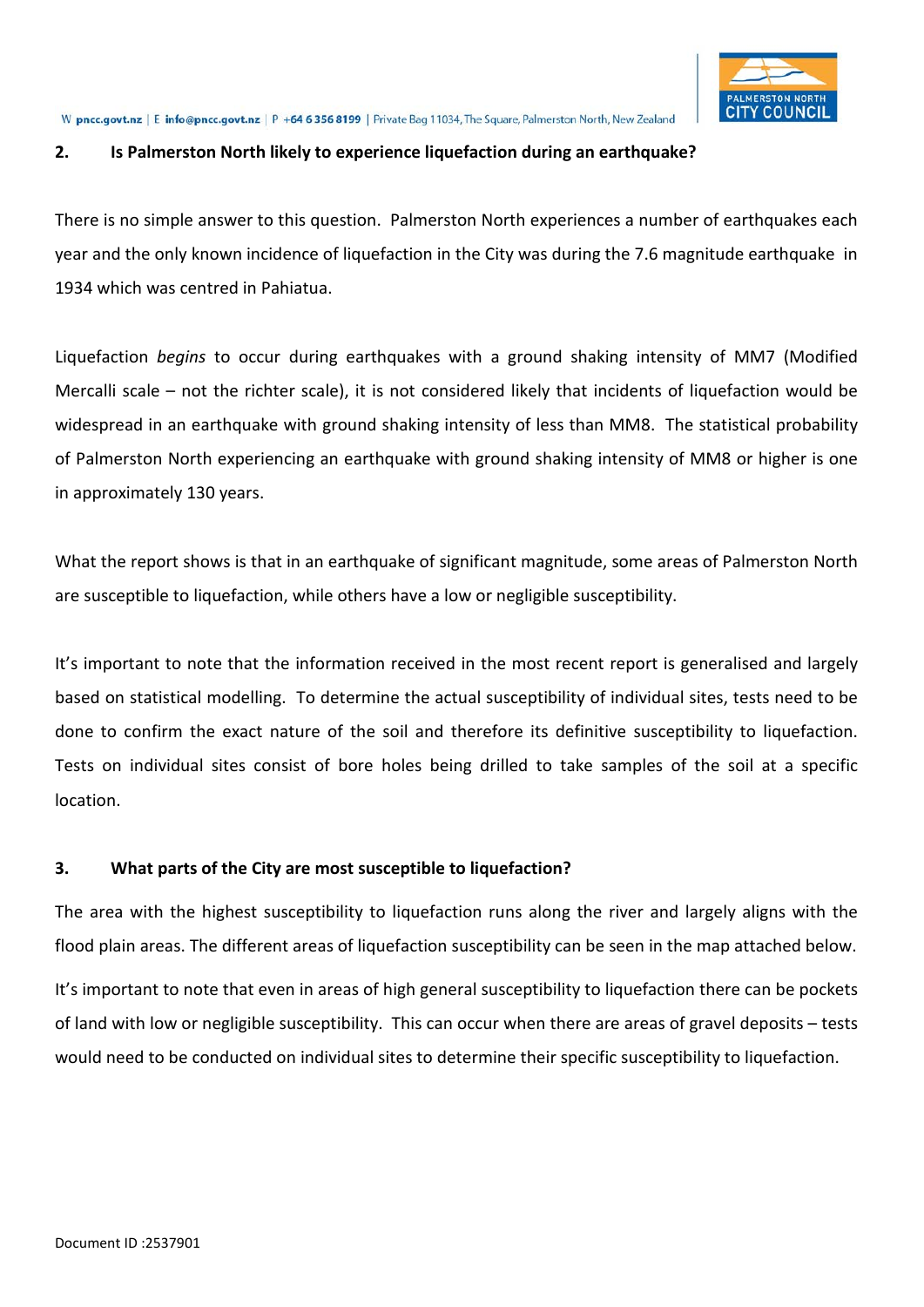



Liquefaction Zones within the Palmerston North City Boundary

Negligible